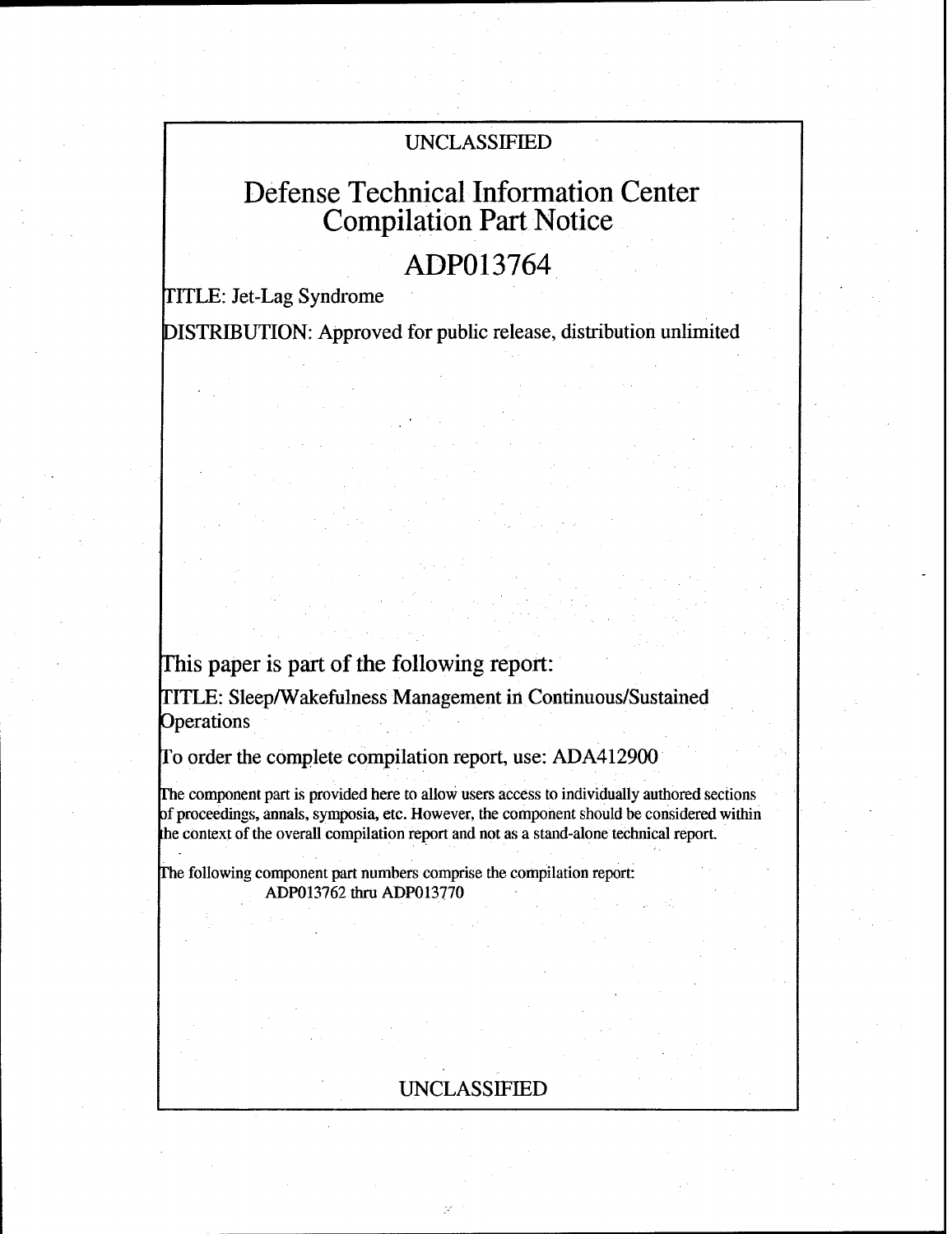# Jet-Lag Syndrome

Barbara M. Stone

QINETIQ Centre for Human Sciences Cody Technology Park Building A50, Ively Road Farnborough, Hampshire GU14 OLX United Kingdom

## ABSTRACT

Rapid travel across time zones leads to a lack of synchrony between the activity of the internal rhythm generating systems of an individual and the local social or environmental time cues of the new time zone. The internal circadian clock adapts slowly to this mismatch leading to the syndrome known as jet-lag. This syndrome is particularly characterised by sleep disturbances, reduced daytime alertness and performance, gastrointestinal symptoms and a general feeling of malaise. These symptoms are obviously undesirable for service personnel who are involved in intensive and sustained operations and who may have to deploy to a location involving travel across several time zones. Following north-south travel there are no problems with jet lag (Buck et al., 1989)

The adaptation of the circadian clock may take around one hour per day without countermeasures to adapt to a new time zone. However, around one third of travellers do not experience jet lag. In particular sleep disturbance is experienced by around 78% of subjects after a transmeridian flight whereas after 3 nights only around 30% of subjects experienced disturbance. In another study 40% of subjects reported subjective weakness.

There have been a number of studies on the effects of transmeridian flight on sleep. In general the severity of the sleep disturbance following transmeridian flight is related to the direction of travel and to the number of time zones crossed. Following eastward flight and when sleep is scheduled in advance of the home time zone there may be difficulties falling asleep and problems awakening in the morning. These difficulties may not be seen on the first night in the new time zone as if the flight involves an overnight flight without sleep. Such sleep problems may persist for several days and reductions in SWS and REM sleep may be present. After westward flights the sleep disturbance may only last for two or three days. Sleep quality is good in the first part of the night, with increased SWS on the first night associated with the long period without sleep. On subsequent nights an increase in REM sleep has been observed.

Recently reports of temporal lobe atrophy, spatial cognitive deficits in cabin crew chronically exposed to repetitive transmeridian flight have appeared in the literature. However, military personnel are unlikely to be subjected to frequent time zone changes.

## Time zone travel in military operations

In scenarios involving sustained and continuous operations personnel may be required to be effective very soon after a rapid time zone transition. Moreover, soldiers, sailors and airmen may not have the time available for adaptation that is considered to be necessary for the efficient performance of business travellers or airline pilots.

*Paper presented at the RTO HFM Lecture Series on "Sleep/Wakefulness Management in Continuous/ Sustained Operations". held in Fort Rucker, Alabama, United States. 17-18 June 2002; Warsaw, Poland. 24-25 June 2002; Paris, France. 27-28 June 2002, and published in RTO-EN-016.*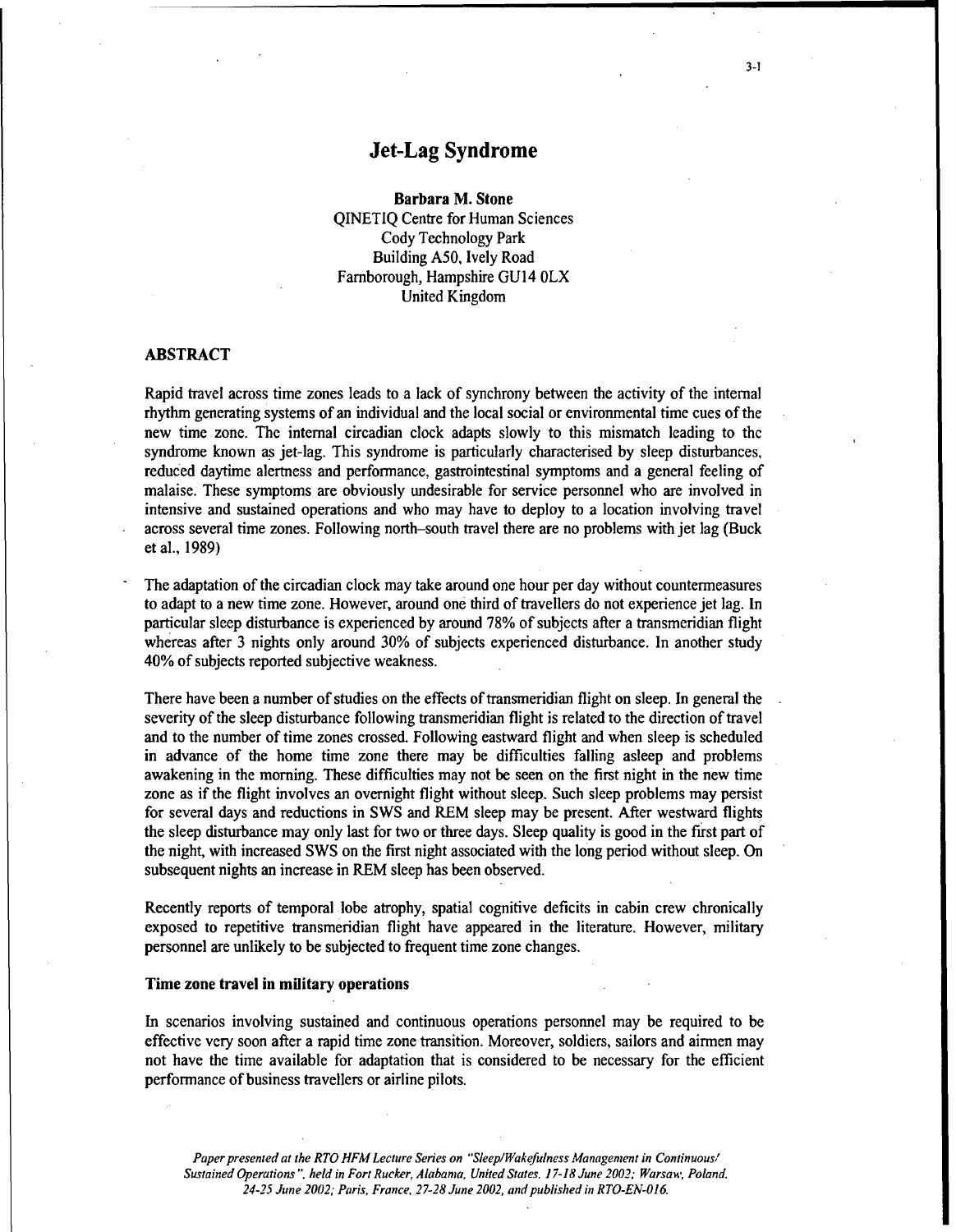For example, during the Gulf War, many military units underwent a rapid transmeridian deployment and were then required to begin 24h operations as soon as they arrived (Ferrer et al., 1995) They were therefore faced with the problem of working throughout the 24 hour period against a background of jet-lag.

### Circadian mechanisms.

Circadian rhythms are believed to be internally generated from the central pacemaker, the suprachiasmatic nucleus (SCN), in the hypothalamus. Most circadian rhythms also have an exogenous component due to a direct interaction with the environment. For example sleep lowers body temperature and exercise raises body temperature. Therefore the rhythm which we observe measure or experience is the sum of the endogenous and exogenous influences. The exogenous influences are referred to as *masking.* The problems of jet lag are considered to be due to the endogenous component of the rhythm.

The natural circadian rhythms of man are synchronised to the environmental and social cues of the environment. This synchronisation is maintained by cues, 'timegivers' or zeigebers.. The intrinsic tau or phase of the circadian pacemaker is considered to be around 24.2-24,3h. Daily phase adjustments are made to counteract the tendency of this pacemaker to delay and to keep human rhythms entrained to the 24h day. After transmeridian travel the synchronisers in the environment are no longer in synchrony with the circadian rhythm of the individual.. It is the inability of the rhythms of the individual to adapt rapidly to a sudden shift of these external synchronisers that causes a short-term dysynchronisation or mismatch between the body and the environment. Light is considered to be the stronger synchroniser of circadian rhythms to the 24 hour day (Wildgruber et al., 1983, Czeisler, 1995.)

#### Symptoms

After transmeridian flight this mismatch leads to a series of symptoms which in some individuals lead to a subjective loss of well-being and to objective disturbance in sleep and performance. This syndrome, known as jet-lag, is characterised by sleep disturbances, reduced daytime alertness and performance, gastrointestinal symptoms, loss of appetite, distortion of time and distance, loss of physical strength and a requirement to urinate during the night. and a general feeling of malaise. The organisation of the menstrual cycle in females may also be disturbed (Voge, 1996). Meals eaten out of phase with the internal clock may give rise to inappropriate pancreatic and metabolic responses, some of which may be long term risk factors for heart disease (Hampton et al., 1996). These symptoms are obviously undesirable for service personnel who are involved in intensive and sustained operations: Even if subjective symptoms are not present the rhythms of an individual may require several days to adapt to the new time zone. The jet lag phenomena was first described in detail by Strughold (1952) and comprehensively reviewed by Klein and Wegmann (1979).

The internal circadian clock adapts slowly to abrupt changes of time cues. The rate of adaptation has been reported to follow a number of models, Rates of one hour per day without countermeasures, or quicker adaptation during the first days have all been quoted. However, since the adaptation is highly dependent on the individual, to the direction of flight, to the number of time zones crossed, to exposure to environmental cues any simplistic formula is inappropriate. The direction of the time zone change is particularly important. In general adaptation after eastbound travel is much slower than after westbound flight. Gander et al. (1989) showed that it took several days for the acrophase of the temperature rhythm to come within one standard error of complete resynchronization after a 9h westward transition, and that the adaptation in an eastward direction took even longer. This differing rate of adaptation related to direction of travel is shown in table 1 (after Klein and Wegmann, 1979). This table also shows the differing rates of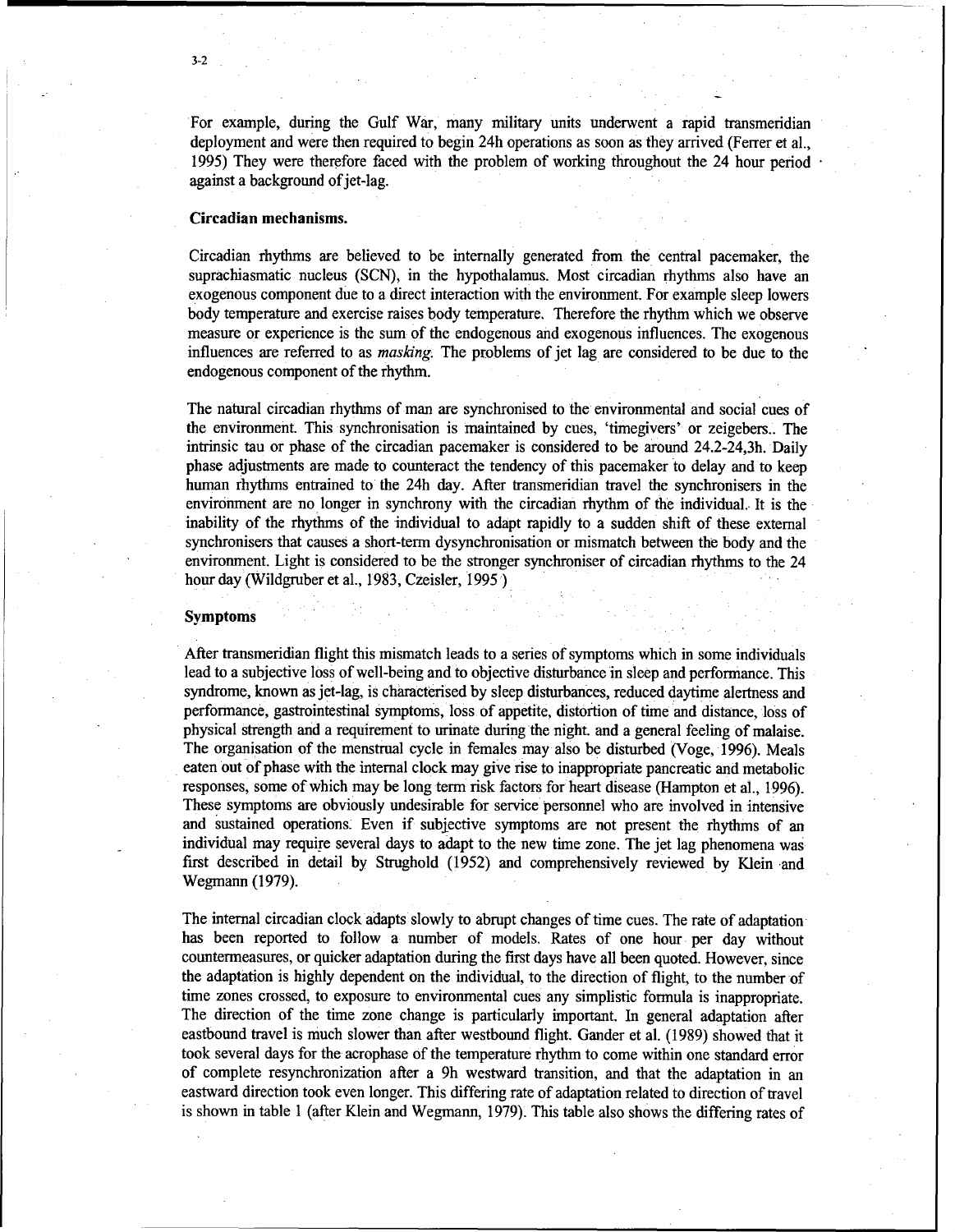adaptation of various physiological and psychological variables. The average rates of adaptation do not take into account the swifter adaptation immediately after travel.

| <b>VARIABLE</b>      | <b>WESTBOUND</b> | <b>EASTBOUND</b> |
|----------------------|------------------|------------------|
| Body temperature     | 60               | 39               |
| <b>Reaction time</b> | 150              | 74               |
| Heart rate           | 90               | 60               |
| Urinary 17-OHCS      | 47<br>$\cdot$ .  | 32               |
|                      |                  |                  |

*Table 1. Shift rates after transmeridian flight in minutes per day*

In addition to differing speed of adaptation depending on direction of travel, it is also relatively common for travellers to adapt in the 'wrong' direction, such as delaying 16h instead of advancing 8h. (Gundel and Wegmann, 1989)

Around one third of travellers do not experience jet lag. But for those who do it is particularly associated with disturbance in sleep patterns.

### Sleep patterns

In studies in the United Kingdom the sleep and circadian rhythms of following both westward and eastward flight have been studied in volunteer subjects and in aircrew. In a joint study with the Henry Ford Hospital in Detroit the adaptation to a 5h shift in both directions was studied (Nicholson et al., 1986).

Healthy male volunteers were studied for two days before, for 8 days in Detroit, and after the return flight to London on an overnight flight they were studied for a further 5 nights and 4 days. Sleep was recorded by electroencephalography and sleepiness during the day was assessed by the multiple sleep latency test. The study also included a condition where a hypnotic was used to counteract the jet lag but another speaker will cover this topic and I will only consider the results with placebo. Sleep with placebo after westward and eastward flights were compared with sleep during the control period. On the first night after the westward flight subjects fell asleep more quickly, but there was more awake activity and drowsy sleep during the second part of the night. (Fig 1).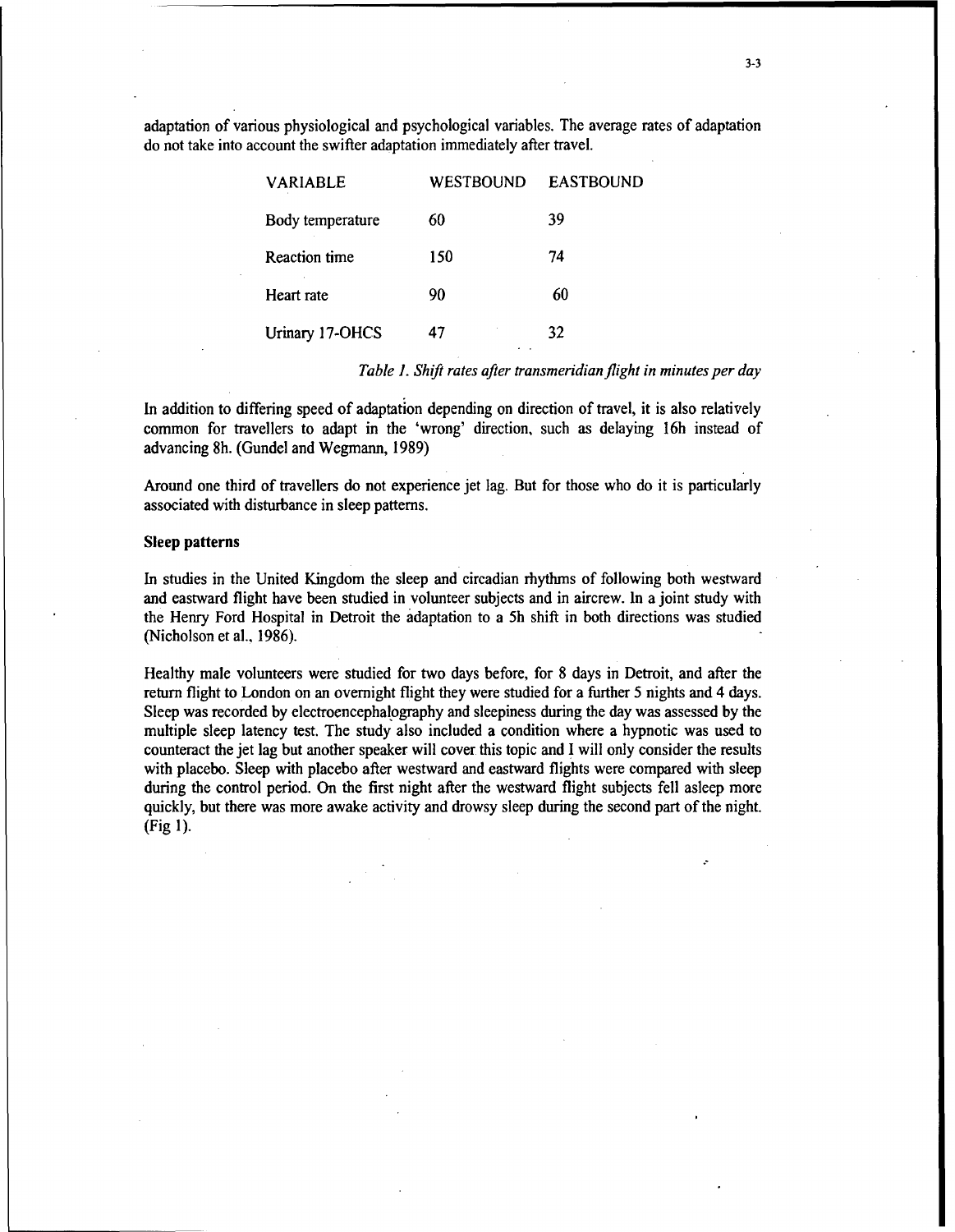





The fast sleep onset reflects the requirement to sleep at a time equivalent to a late bedtime in the home time zone. The disturbed sleep in the second part of the night relates to the requirement to stay asleep around the equivalent of lunchtime in the home time zone. The late bedtime leads to a slight sleep deprivation that increases slow wave sleep and reduces the amount of Rapid Eye movement (REM) sleep. (Taub and Berger, 1973, Webb and Agnew 1971) During the second and third nights after westward flight s the ratio of REM to non-REM sleep was raised. This is due to the natural circadian rhythm in REM sleep that peaks towards the end of the normal sleep period. (Nicholson et al., 1984). This change in ratio was not seen on the first night because slow-wave sleep was increased. By the fourth night a normal sleep pattern was established, and together with the realignment of the rising phase of daytime alertness, which was seen at the same time, indicated that sleep had adapted to the new time zone.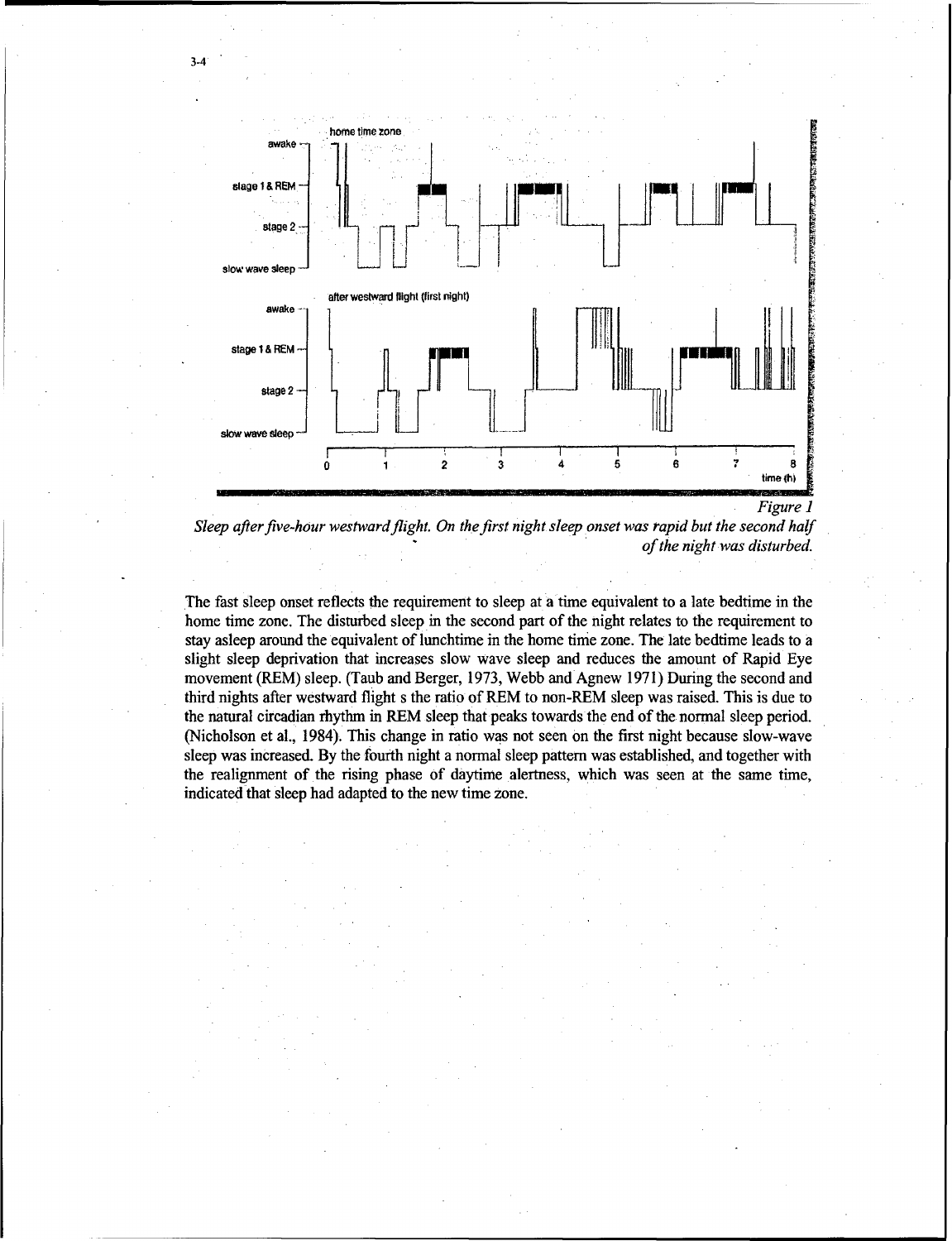

*Sleep after five-hour eastward flight. On the first night sleep after an overnight flight sleep was not disturbed. On subsequent nights sleep onset was delayed and this was still apparent on the fifth night.*

After eastward fight (Fig 2) the subjects slept better than before the flight. The eastward flight was overnight and this caused a delay of 19h in the first rest period, therefore on this first night the subjects were sleep deprived and slept quite well. The ratio of REM to non-REM sleep was also reduced. On the second night the subjects took longer to fall asleep reflecting the requirement to fall asleep at equivalent to 1830 in the time zone to which they were adapted. This difficulty in falling asleep persisted for the rest of the study. As well as difficulties in falling asleep, subjects also had reduced slow-wave sleep on the fourth night. On the fifth night which was the final recording night, total sleep time and sleep efficiency were reduced. The relatively slow adaptation after eastward flight may be related to the natural period of the circadian rhythm that is slightly longer than 24 hours. This study of a relatively small time zone change confirmed that adaptation to eastward travel is slower than adaptation to westward travel. By the end of five days back in the home time zone sleep and daytime alertness were not fully adapted after eastward flight and this slower adaptation is proportionately worse after a greater time-zone difference.

3-5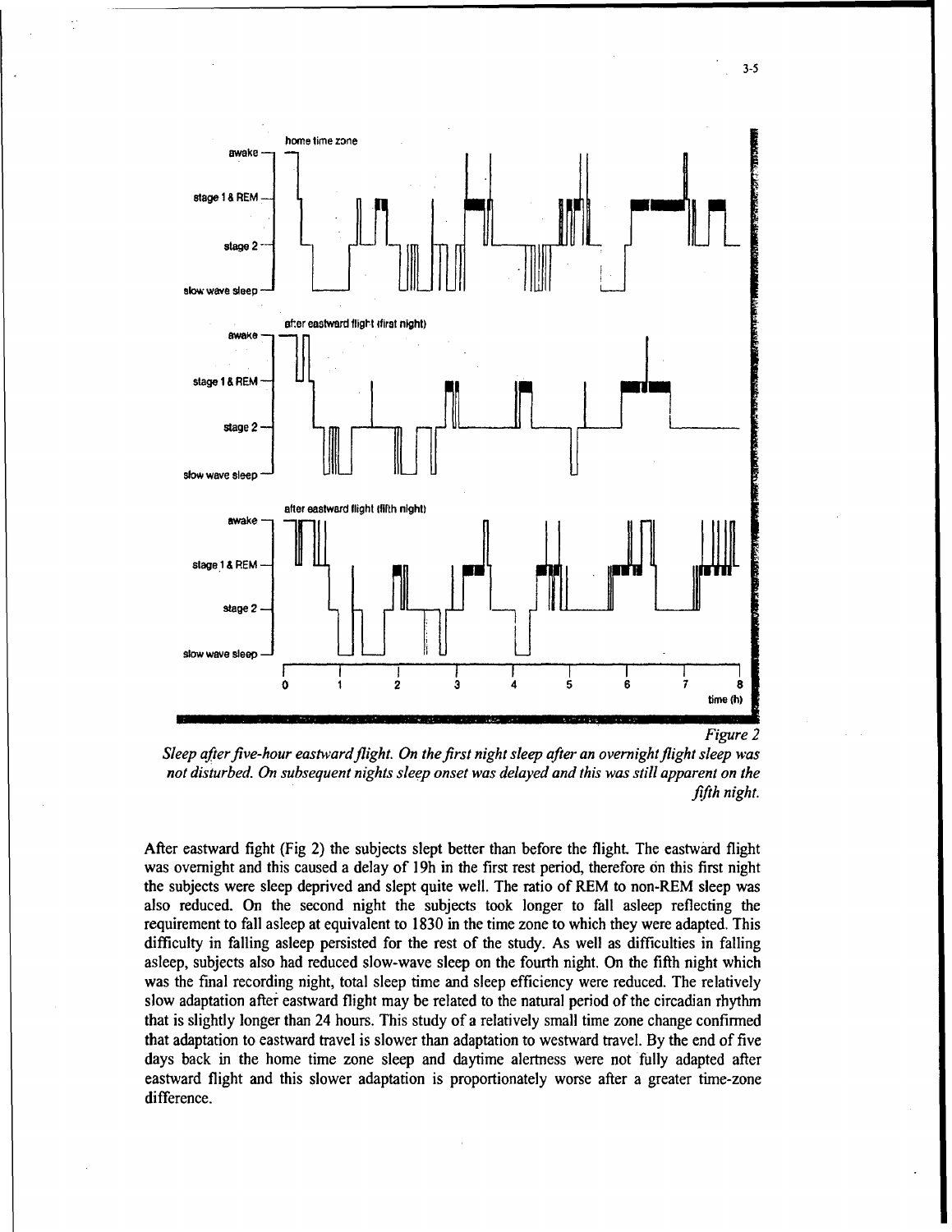Gundel and Wegmann (1987) also demonstrated the longer adaptation after a 9h eastward transition, as well as large differences in the pattern of adaptation, with 3 out of 12 individuals experiencing a phase delay rather than a phase advance. Aircrew flying the polar route between London and Tokyo (Spencer et < biblio >) exhibited similar complex patterns of adaptation, with large individual differences.

In an attempt to predict the pattern of adaptation of aircrew and other travellers to rapid time-zone transitions, Gundel and Spencer (1992) developed a model based on the van der Pol equation. This equation has formed the basis for models of the human circadian system (Kronauer, 1984), and has been used to represent the effects of light on the circadian pacemaker (Kronauer, 1990). The model of Gundel and Spencer is based on the forced van der Pol equation:

The same authors have recently (1999) fitted the output from the model to body temperature data recorded before and immediately after a 10h eastward transition between London and Sydney. This 10h eastward time-zone change was chosen because simulations suggested that the pattern of adaptation would be most sensitive to changes in the parameter values making up the model. The fitting procedure also allowed for masking effects.

Twelve subjects were divided into two groups of 6, and each group completed an eastward flight between London, departing at 1300h local time, and Sydney, arriving at 1945h local time on the following day. Throughout the study, each subject kept a record of his daily activities in a logbook. This included the timing of sleep, meals, drinks, showers and exercise. Sydney is approximately **150** east of London, corresponding to a 10h difference. Recordings were made during a baseline period before departure, for a continuous 8-day period on arrival in Sydney and, after two days off, for a further two-day period before the return flight to London.

At 1min intervals throughout the study, rectal temperature was recorded on a Squirrel digital logger (Grant Instruments (Cambridge) Ltd). To reduce the effect of masking by activity and environmental changes, four 45min-rest periods were scheduled at approximately equal intervals during the day.

Only the temperature recordings during sleep and the rest periods were used for the estimation of circadian rhythmicity.

The adaptation of the 12 subjects to the 10-hour eastward transition is illustrated in Figure 3. This figure displays the estimates of acrophase on consecutive days after the flight, based on the estimated values of the individual sets of parameter values. Eleven subjects adapted by delaying his circadian clock, while only one adapted by advancing it. Those who delayed had adapted to within one hour of the new time zone after 8 days, whereas the one who advanced was adapted to within one hour after 6 days. During the time when the circadian acrophases were changing rapidly, the amplitudes of the rhythms were reduced to between 2% and 52% of the entrained values.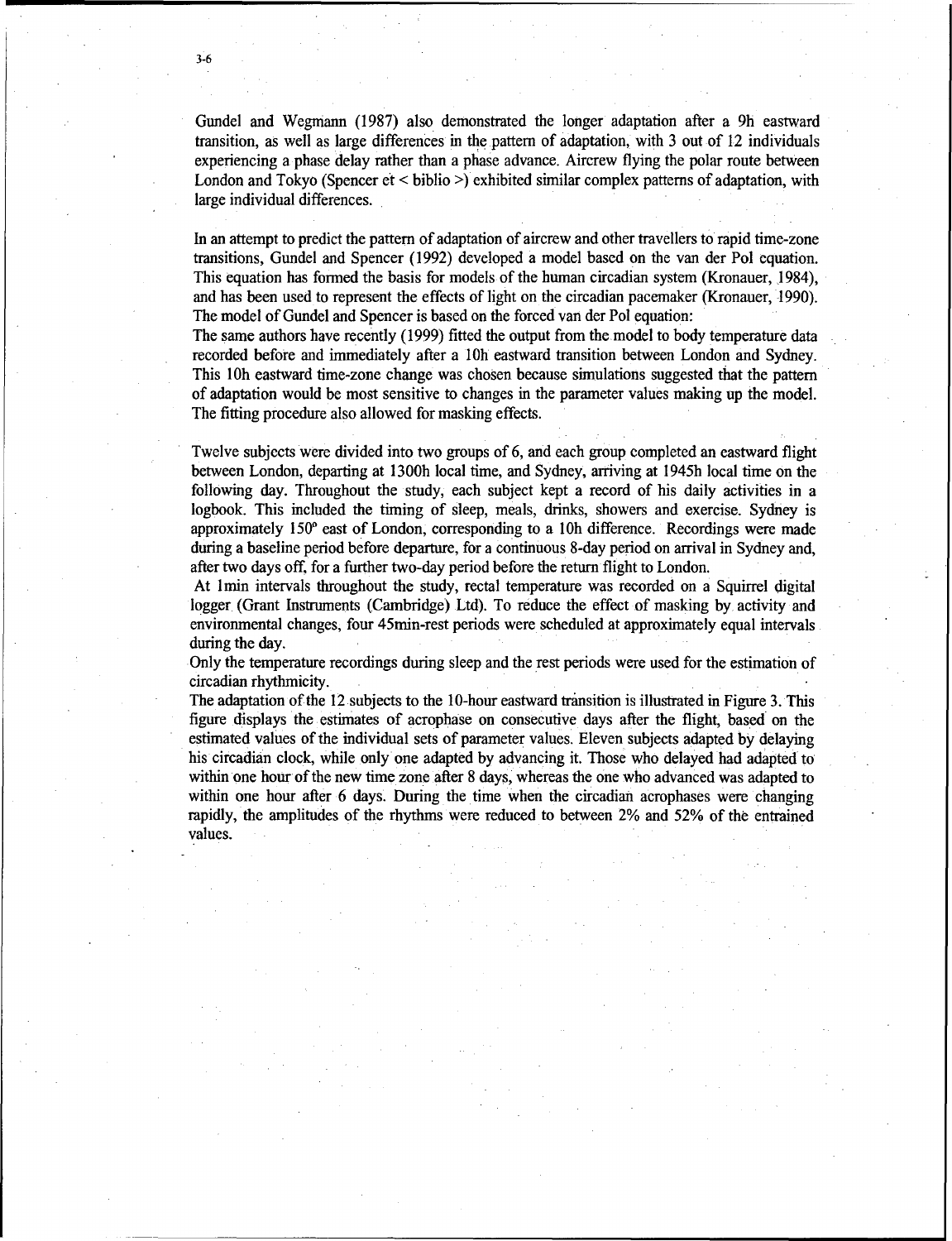

*Figure 3*

*Circadian phases estimated from simulations using the estimated model parameters. Most of the twelve subjects respond to the 10-hour shift by a delay of the circadian time, the other one by an advance. Day I is the first day in the new time zone*

The consequences of individual differences were also examined. Adaptation times were in a range between **I** and 11 days. However, weaker zeitgebers will generally lead to much longer adaptation times, and it has already been stressed that the zeitgebers in this study are likely to have been stronger than those that would normally be experienced, for example by aircrew on layover or military personnel on deployment. Since the prediction of adaptation times is dependent on the choice of the external force, estimates may need to be more conservative in real life situations when light exposure cannot be measured. This study emphasised the enormous individual differences in adaptation of the circadian. to long eastward time zone transitions. Performance rhythms also adaptation to a new time zone is also direction sensitive. Like physiological measures performance adapts more slowly after eastward flight and greater decrements in performance are observed after eastward travel. (Klein et al., 1970) The rate of adaptation also appears'to be influenced by the complexity of the task. The more complex tasks are more sensitive to time zone crossings. This has obvious military implications.

The light-dark cycle is the principal time cue for resetting human circadian rhythms. If light of a suitable intensity and duration is administered both phase delay and phase advance of rhythms can be achieved. There are few field studies on the use or influence of light to speed adaptation to jet lag. In a military scenario light boxes may not be readily available! However, the judicious avoidance of light at particular times may be useful. For example, when travelling east over more than four or five time zones and arriving in the early morning, subjects will experience light, which opposes their adaptation. The use of blinds on the plane and eye masks on arrival may avoid this opposing light.

3-7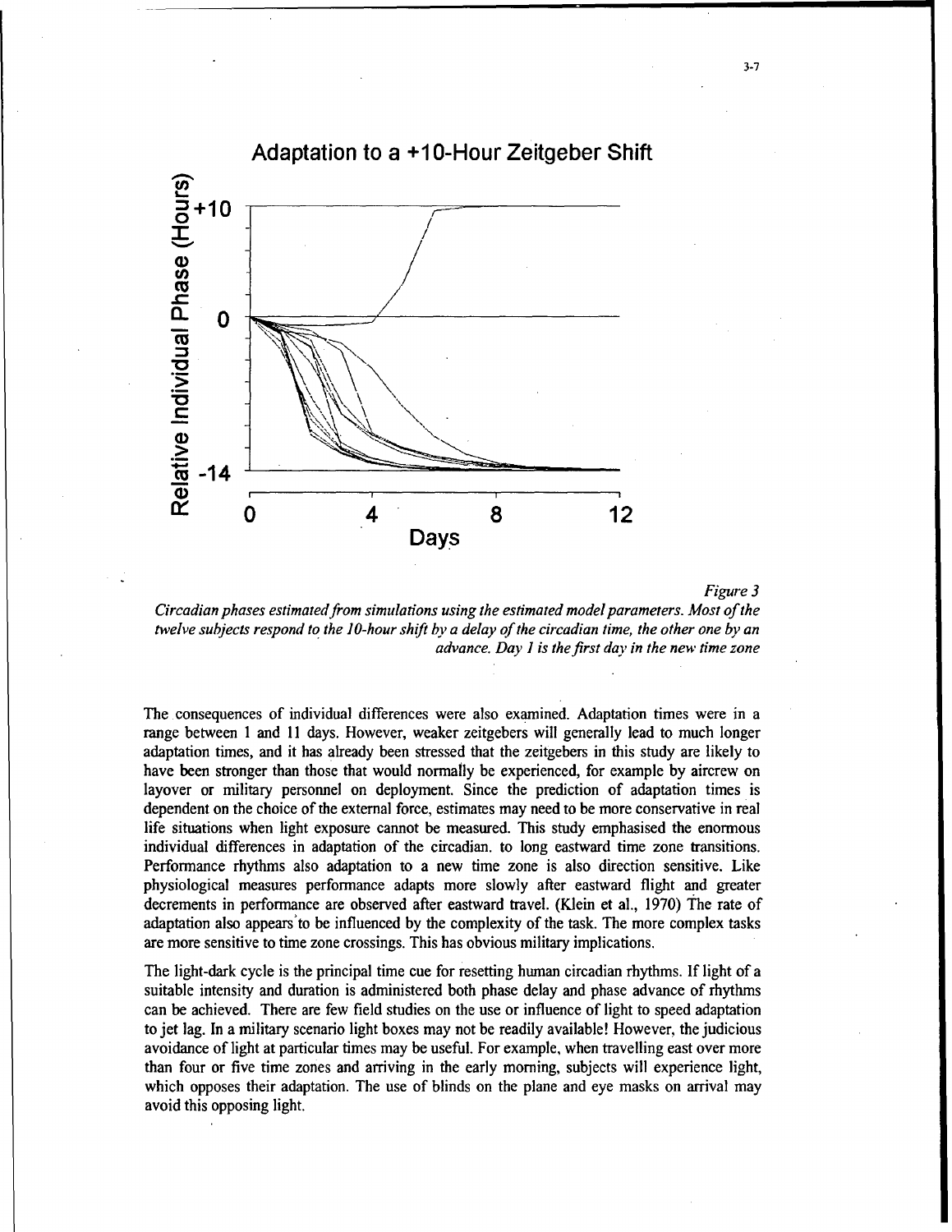#### Long term health effects

It has been generally accepted that the main problem of the jet lag syndrome is the associated sleep disturbance. This sleep disturbance exacerbates the lowered performance associated with operating at the circadian low. Research has been focused on improving sleep by pharmacological and other means. Countermeasures to jet lag will be considered elsewhere. Apart from the sleep disturbance and the associated fatigue it was generally believed that jet lag is a mild inconvenience. However, in a recent study (Cho, (2001) has suggested that long term repeated time zone changes impair physiological and psychological health and induce stress. Cortisol levels in cabin crew after repeated exposure to transmeridian travel were higher than those exposed to short distance flights. (Cho et al., 2000) these higher cortisol levels were associated with cognitive deficits. It has been suggested that high cortisol levels lead to hippocampal atrophy and reduction in hippocampus dependent learning and memory. ( Porter and Landfield, 1998, Lupien et al., 1998) In the study by Cho (2001) the log-term effect of repeated jet lag on the volume of the temporal lobe and hippocampus-dependent memory performance were tested in air stewardesses.

The temporal lobe was measured by MRI scan. The right temporal lobe was reported to be smaller in the group who had less than a five-day interval between outward transmeridian flights. These differences were reported to be unrelated to short-term sleep deprivation. The authors suggested that a longer recovery period may have eliminated the damage.

Military subjects are unlikely to be exposed to frequent time zone changes and therefore these findings are not yet a cause for concern in service personnel. However, if the changes are related to continuous circadian rhythm disturbance, this may have implications for military personnel who regularly work around the clock.

#### **CONCLUSION**

The performance of military personnel is likely to be compromised by transmeridian flight when they are required to deploy on arrival. One third of the personnel may suffer no ill effects. Eastward travel will cause more problems than westward travel and countermeasures should be considered and where necessary implemented.

#### REFERENCES

Buck A, Tobler I, Borbely A. Wrist activity monitoring in aircrew members : A method for analysing sleep quality following transmeridian and north-south flights. *J Biological Rhythms, 19894 :93-105.*

Cho,K, Chronic 'jet-lag' produces temporal lobe atrophy and spatial cognitive deficits. *Nature Neuroscience,* 2001; 4:567-568.

Cho K, Ennaceur A, Cole J et al., *J Neurosci,* 2000; 20 **(RC66)** :1-5.

Ferrer CF, Bisson RU, and French J. Circadian rhythm desynchronosis in military deployments: A review of current strategies. *Aviat Space Environ Med* 66 *:* 571-578.

Gander PH, Myhre G, Graeber RC, Andersen HT, Lauber JK (1989) *Aviat Space Environ Med* 61: 733-743.

Gundel A, Spencer MB A mathematical model of the human circadian system and its application to jet lag. *Chronobiollnternat.1992; :* 9: 148-159.

Gundel A and Wegmann HM, Transition between advance and delay responses to eastbound transmeridian flights. *Chronobiology Intern.* 1989, 6 **:** 147-156.